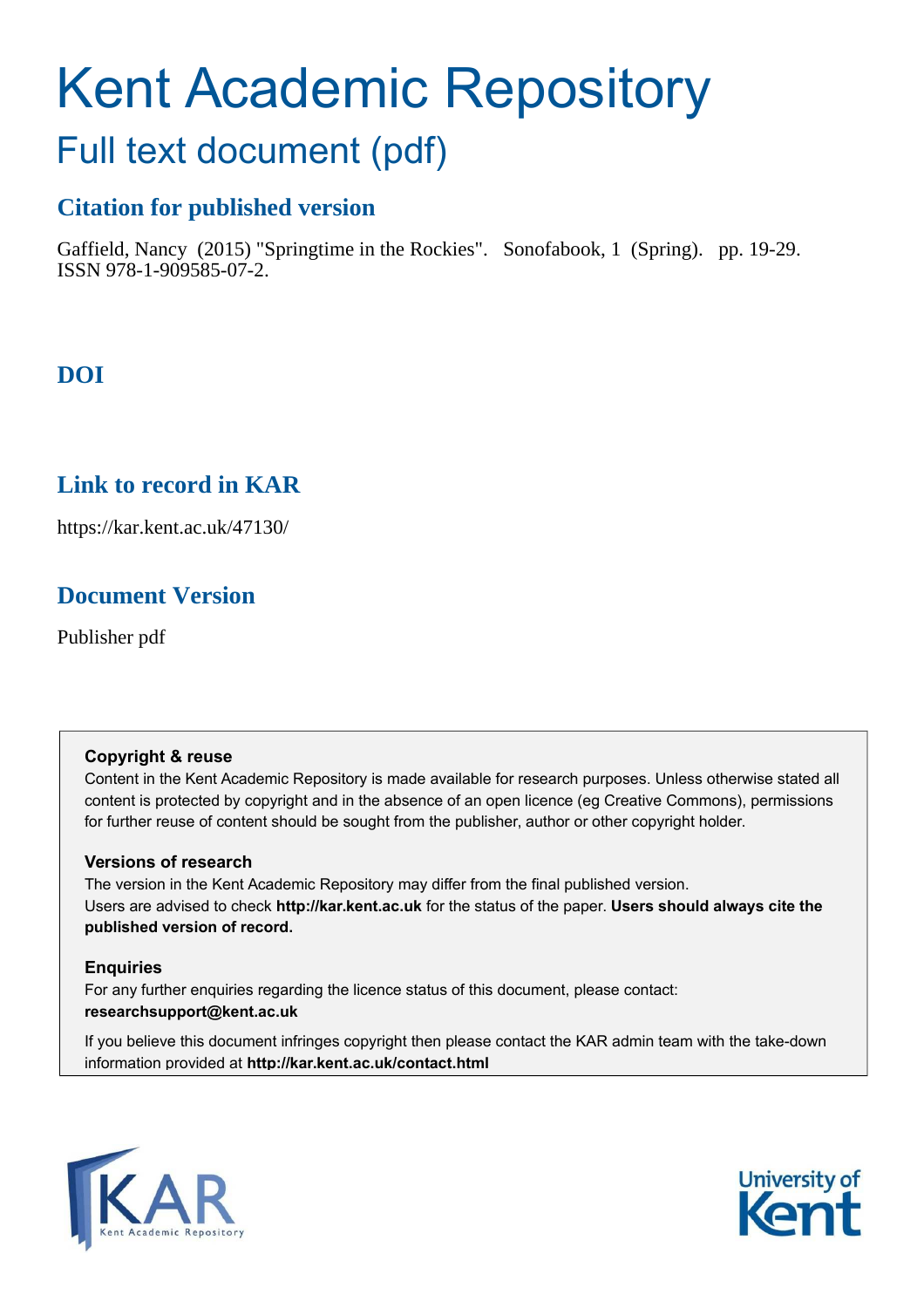## **NANCY GAFFIELD**

### Springtime in the Rockies

Springtime in the Rockies *is a 1937 film starring Gene Autry based on the country song of the same title. It is also the title of a sequence of poems by Brian Marley. Ed Dorn also wrote a poem with this title.*

#### **1/14**

.<br>-

Climb down off the roof my tongue. Happiness has to be learned like long division. The last supermoon dips a toe in Brainerd Lake. Moose in slo-mo racked & pinioned, rising out of the willows. Pierce-arrow screams from the trees. Sonofabitch. Travelling through stretches of pine forest fleshed out in undergrowth, what the fire left behind concertinaed charcoal husks. Not so impressed with the trophy, the dead glass eye, Eunice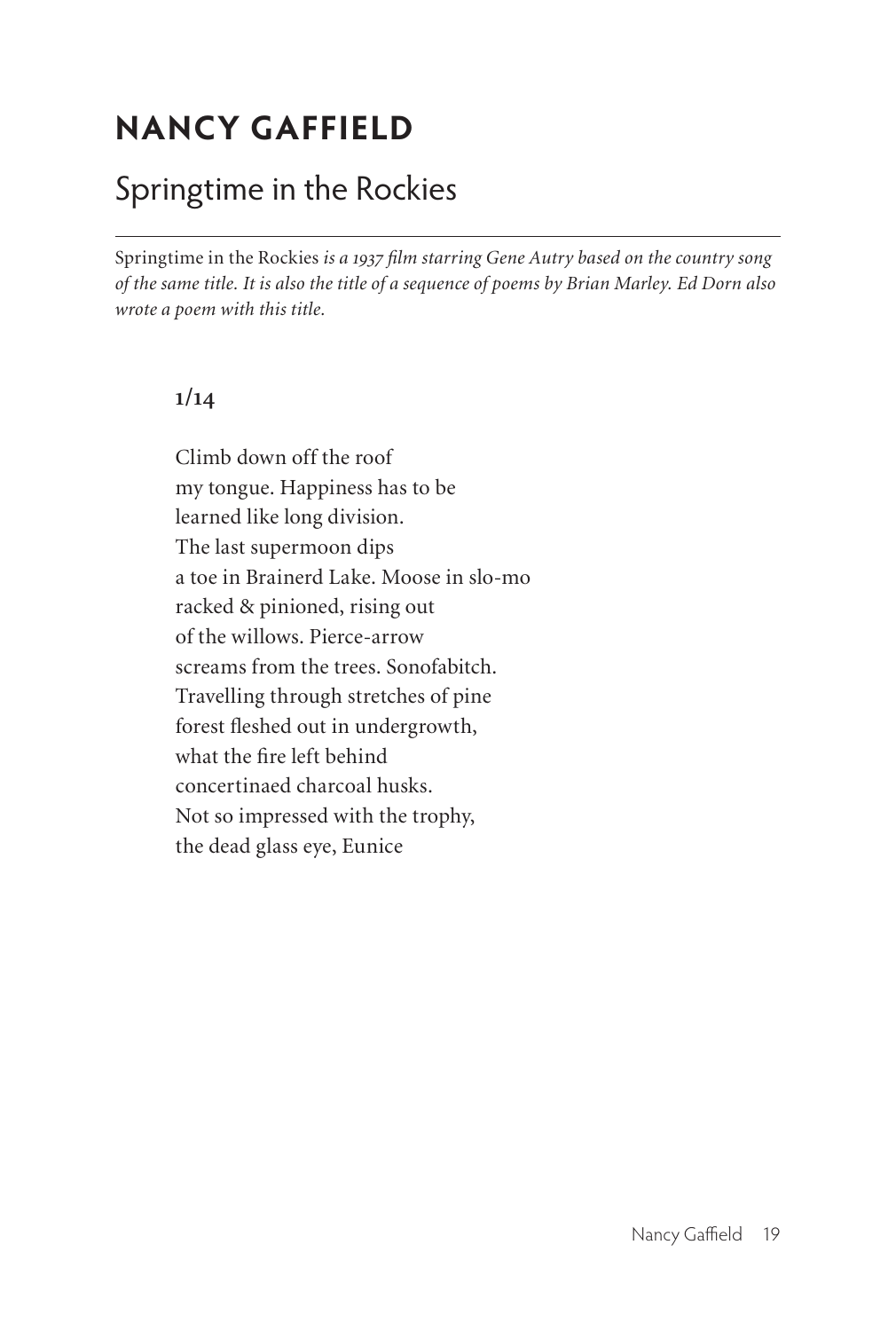goes instead to the drugstore where Fritz fondles her between the customers & closing time. Give me that ole time religion. Your sorrows pin you to this place. You'll move to another city, Eunice, but nothing is ever over. One person's disaster is another's Independence Day. It's hard to anchor yourself when the water keeps rising & re-drawing the borders. The Poudre is a predicament of uprooted limbs. This is not the cool light of dawn but a shortcut

#### **3/4**

to hell on the I-25 bi-polar & fugue. I wore my leather chaps on Coyote Ridge. For fifteen years the sleeping Indian spread out before me. Look – I said – I want to see the sea plaintively dragging its skirt of plankton over the knees of the world. Chinooks part the canopy & I catch a glimpse of a half-moon marooned & pining in the assarts. I am reduced to a grub but you claim I saved your life though probably it was more a matter of being in the wrong place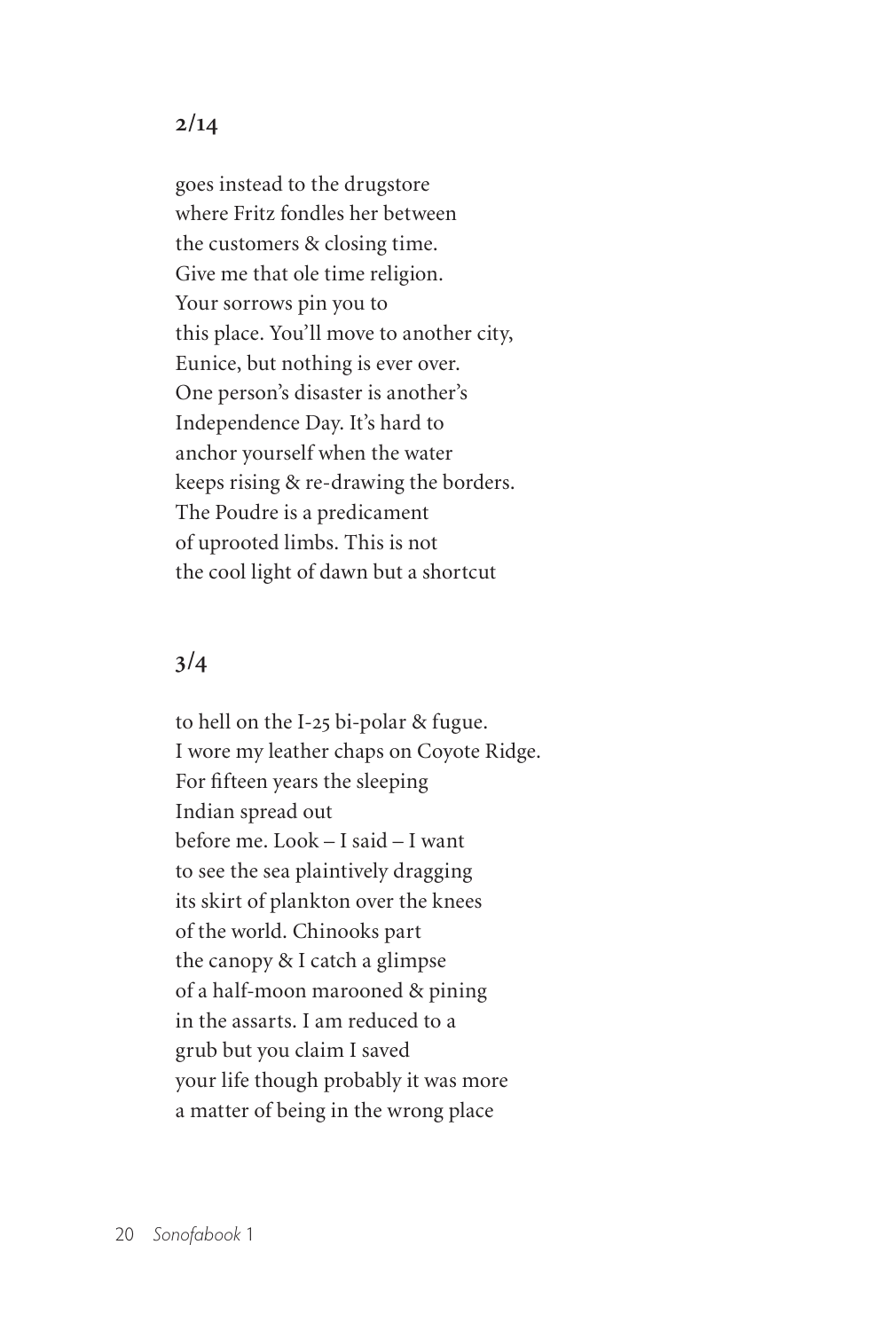at the right time the killer carried a crossbow & the bull never stood a chance. Tame as a sitting duck in a willow copse. He was no huntsman, this was no quarry. He shot the arrow, the animal fled though not too far, not so far as the forest. He died in open field. In the Airstream Eunice watches Walter & Jessie on Blu-ray. Losers get flushed down the can & what remains of a man is a red stain over & under

#### **5/14**

I stole the title from Brian Marley. Today is the 50th anniversary of the Pop Tart. You make me feel so young. Eunice prefers the country song – tractors, trucks, fishing, beer & Jesus, go figure. She was a runner born for leaving. On the way through town she spies with her little eye her father's mortuary has been turned into ofices. A psychoanalyst occupies the old embalming room & across the street the Waterloo Bar & Grill where the cinema used to be. Can't get back. Can't get back, the train's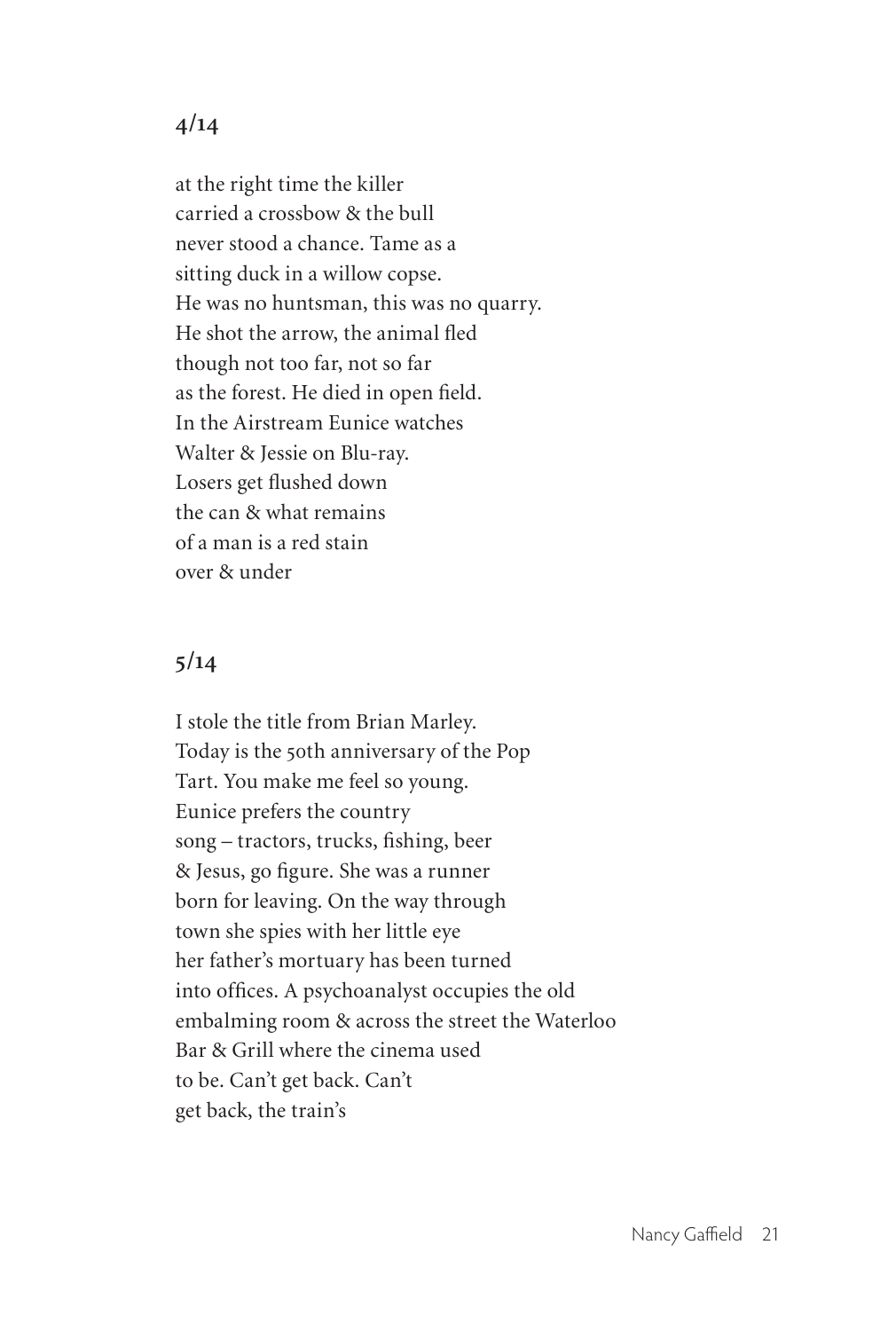refrain. The moment flickers. Eunice measures out her life in beer mats. Feeling kind of restless. The old cowboy bar upside the railroad track is closed. The bullet holes in the bar visible through the window. The coal miner's shack she grew up in sold for half a million. On Mockingbird Hill words rush by with plenty of espace between & around. Hello Hollo. Your ghost wanders round these parts with intent Coo COO coo COO

#### **7/14**

Beware of parataxis. The New Poets (British Branch) want nothing to do with you. Don't worry about the asshole in the corner who thanks you for not using the mike. I wish life was an opera I could live in with my little sweetheart of the mountains. Get back to that simpler time when dogs smiled at me from the porch. We find ourselves in the Rockies far away on November 2, 1972. Boulder sees first measurable snowfall of the season, but sunny skies set to return. Another year or forty pass & we're still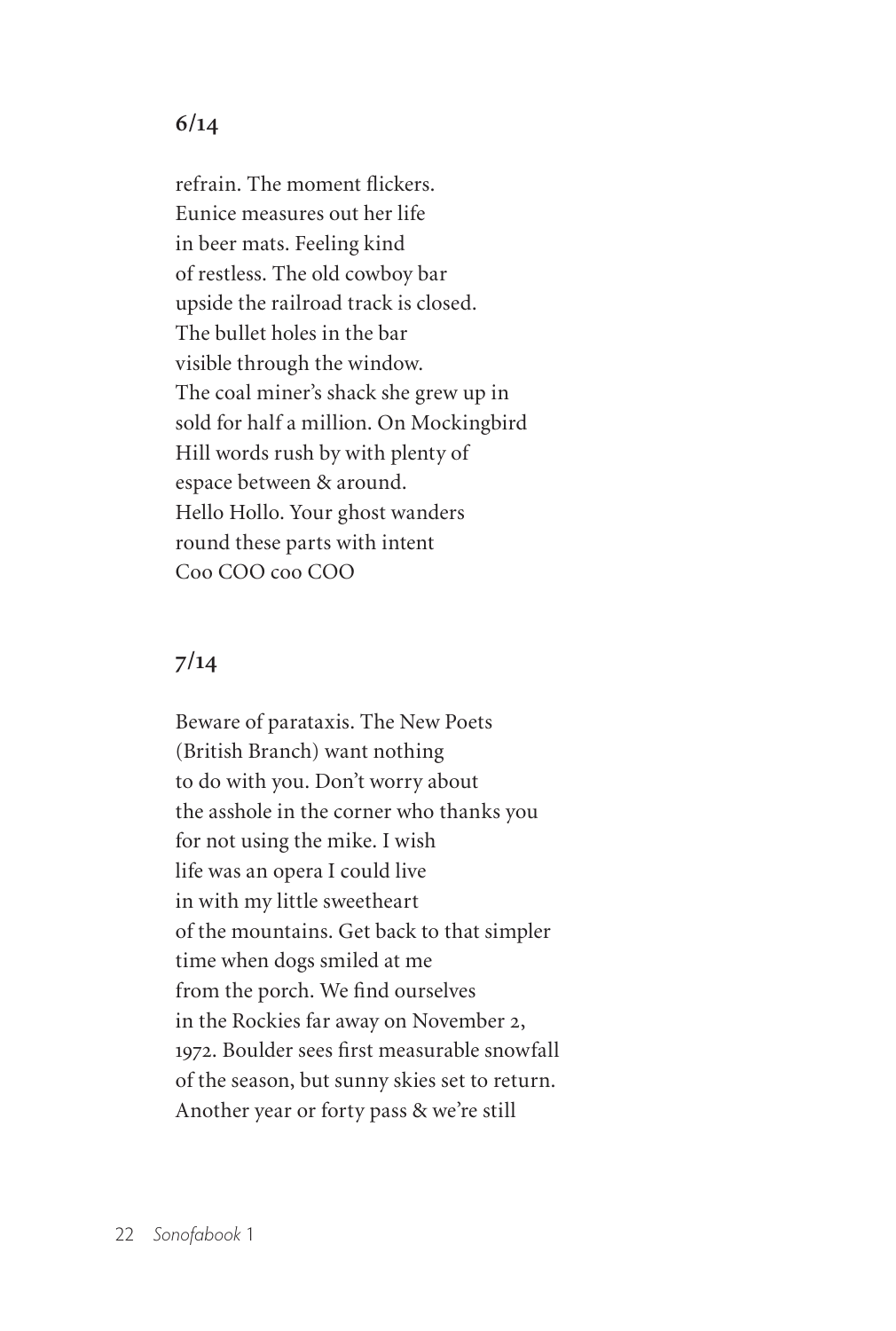here. In Rocky Park they shoot moose don't they? Wolves howl at sundown. Make it legal it's not fun any more. I move smoothly through quandariness. Continental Drift on the shelf next to Hejinian, Hilson, Hollo & Howe. 'Sheets clapped at sky' & it's wonderful weather for drying but no one hangs their laundry out any more. Thinking is writing. The page is paved with good intentions never really knowing why the wheelbarrow's full of flint. The bough quakes in anticipation of winter smeared on thick

#### **9/14**

reactive. I am in a nomad situation of craggy peaks Continental Divide spruce-fir forest I-witnessing track & call. This is crewel work. Waadurrr cool & clear. Scissor-work. Interaction with objects inside the event horizon all paths lead to. He embroiders the fir floor with garnets. White mist low to the ground I lay myself down on the land. With the bones of my ancestors. Different elements are composed of air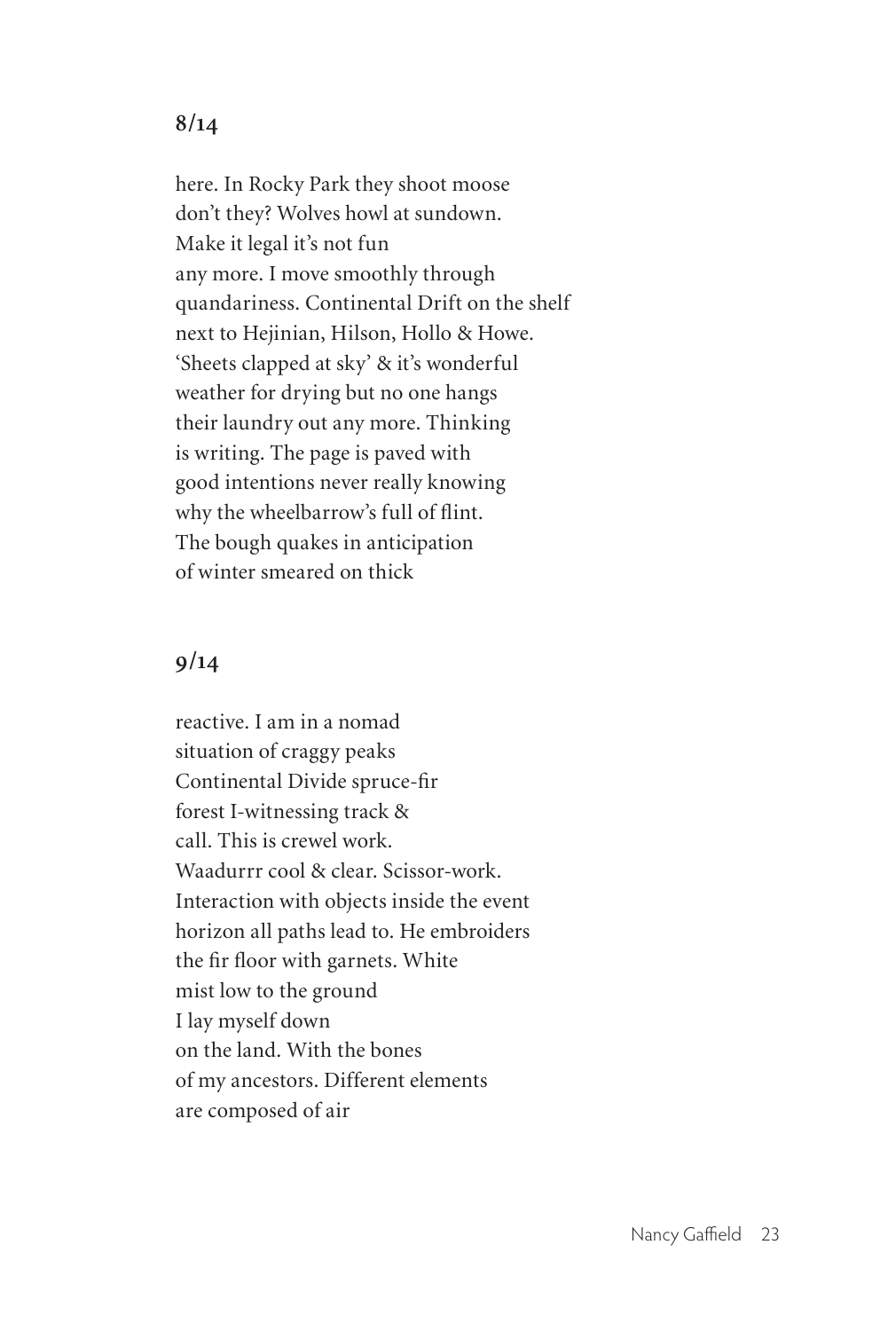thin like sentences on unbleached muslin. Mother brought me up on Spoon River. I could recite Lucinda Matlock before I learned my Catechism. Dear Ghost, that was a simpler time before my syntax went a-roaming. Eunice can't remember the hand that struck but the mark is still there. Geography is a science of trial & error but the Rockies remain where they were planted between us. Blue, brown & white twitch & go

#### **11/14**

Grey geese fly overhead in the letter V reversed. Swoosh of wing beats hush of home. Am pendulum & composed of thirteen letters. The final cluster is a clearing. An = one or none. Across the sea I am not one with my native land. Am bivalent. Let's forget that with a white sheet he tried to erase me. With fire he tried to deface me. Put it to him later He said 'can't remember'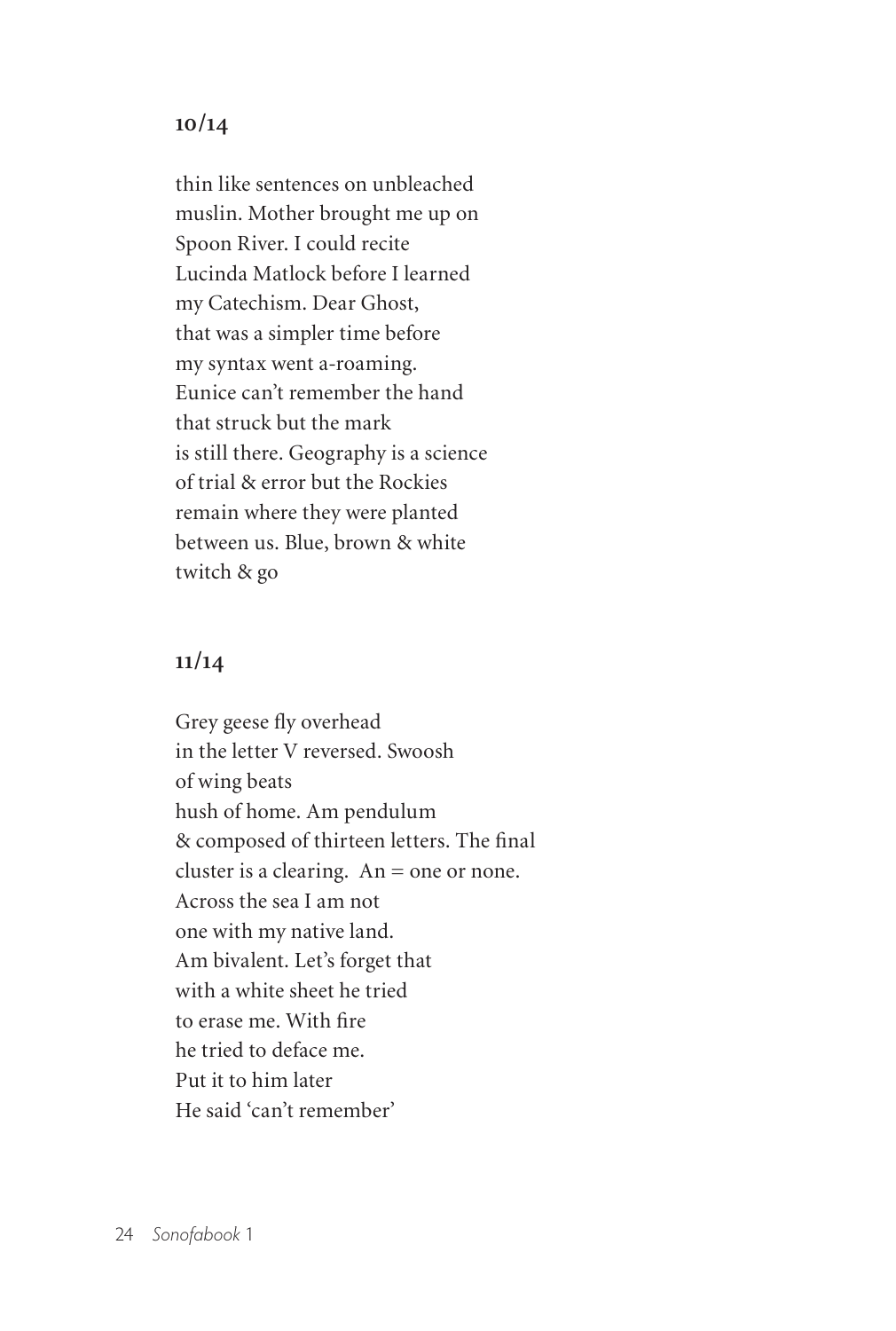the hot sun or the horizon melting into liquid gold. Otherworld flight of the black swift, theorist of the wet cave she compasses, spins, rolls & banks. Pivot of quartzite walls Uncompaghre waterfall. 'Go West young man and grow up with the country.' Meeker did & paved it with his failures. They named a town after him. Popular with hunters, a favourite of prominent Americans, a river runs through it

#### **13/14**

luminous certainty of the road I sit on the shoulder. Double Bind. Fearstorm & the sea splintering. When Eunice was a child she had a bear, named it Trauma. In a green rectangular state am suspended, am swinging between selection & combination or similarity & contiguity. Grammar in locomotion, the whistle of a freight train. Stepping through the front door I don't recognise anyone. From now on life will unfold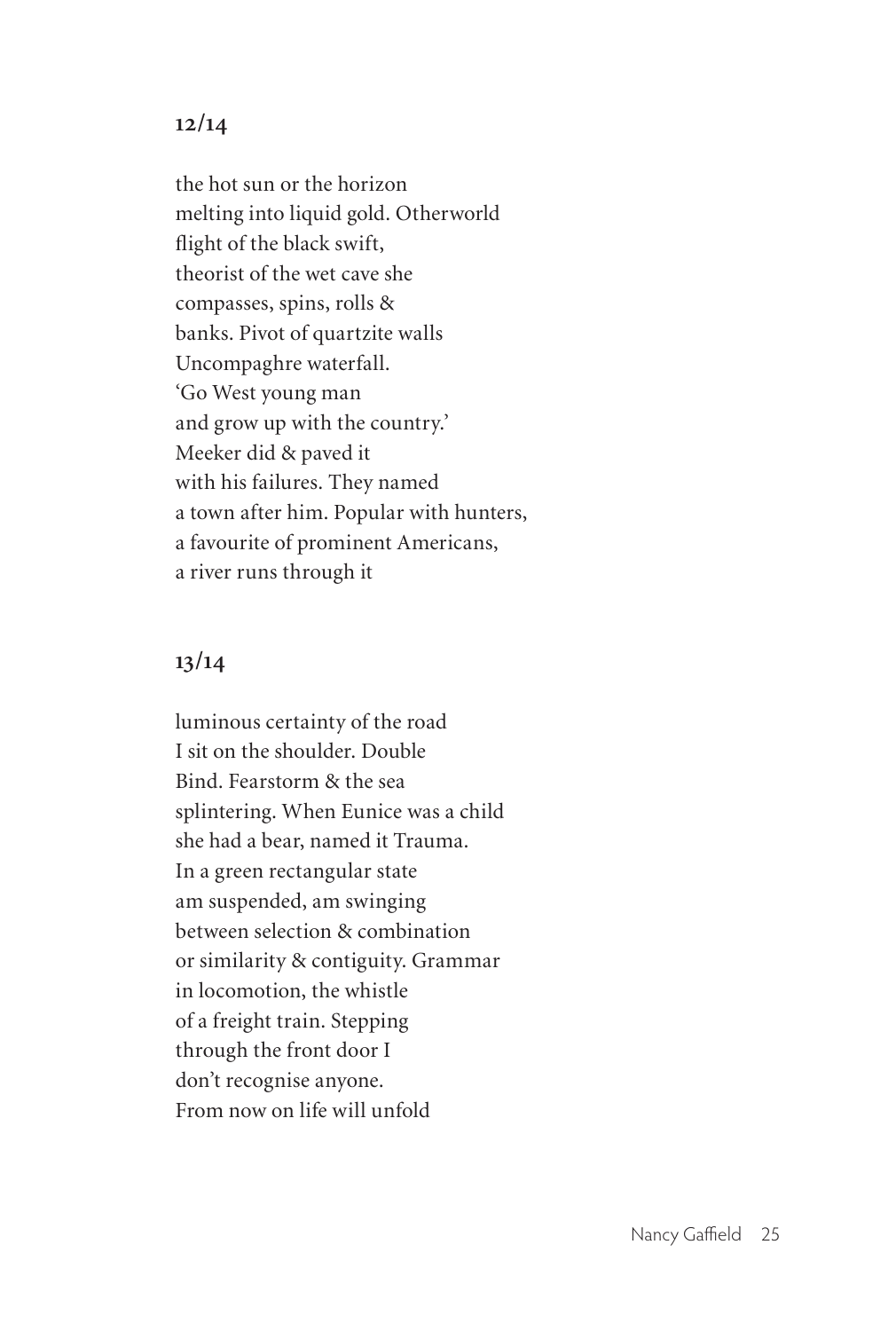in a topography of pain – limestone, dolomite, sandstone & shale. Laramide Orogeny, thrust-faulting foothills of rock under pressure. The continent riding along on the wave of convection, spreading across the seafloor. On the corner of Walnut & Main 'I bear the traces impressed upon me.' Excessive light dispels ghosts. Lived here once, existing from the collar up, the sleeves out. Poised between darkness & face, a trick of light.

#### **Notes**

#### **1/14**

The Pierce arrow is also known as the NOR operator in logic, as introduced by Charles Sanders Pierce. The symbol is .

#### **2/14**

'You'll move to another city, Eunice, but nothing is ever over' from the 2013 TV series *True Detective*.

#### **3/14**

People living along the Front Range urban corridor in Colorado call the higher back range mountains (Mount Meeker and Longs Peak) 'The Sleeping Indian.'

*In the Assarts* is the title of Jeff Hilson's

2010 collection of sonnets published by Veer. Hilson provides a definition of the word 'assarts' from the *OED* as 'A piece of forest land converted into arable by grubbing up the trees and brushwood; a clearing in a forest.' See also Hilson's Introduction to *The Reality Street Book of Sonnets* (2008).

#### **4/14**

Walter and Jessie are characters in the 2013 American TV series *Breaking Bad*.

#### **5/14**

The title referred to is 'Springtime in the Rockies'.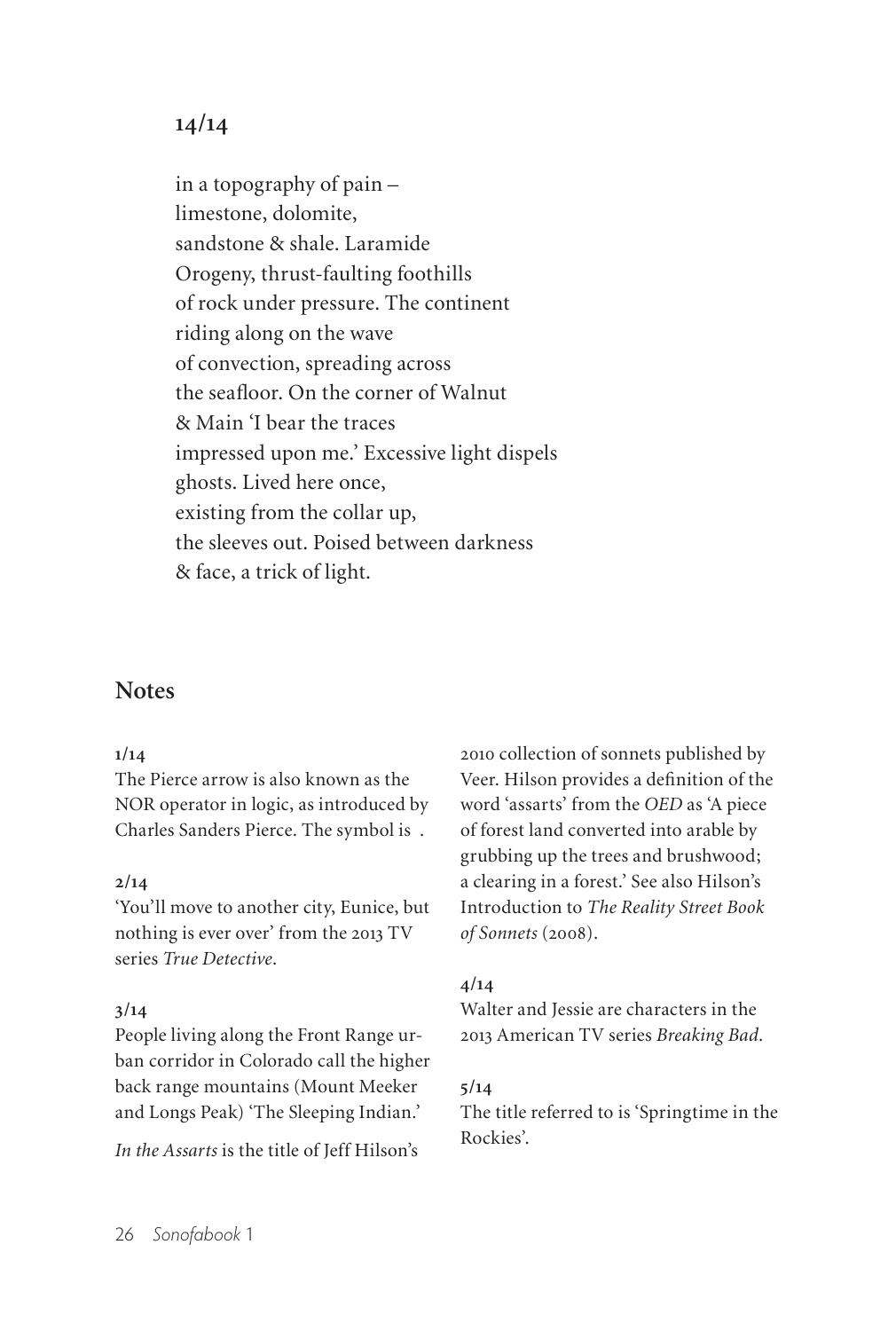'Words rush by with plenty of espace between and around' is a borrowing from Anselm Hollo's poem 40 in *rue Wilson Monday*, La Almeda Press, 1988: 'how about just a few words / decoratively arranged on the page / with plenty of espace / between them around them . . .' Hollo taught at the Jack Kerouac School of Disembodied Poetics, Naropa University in Boulder. In 2001 poets and critics associated with SUNY Buffalo's Poetics Programme named Hollo 'anti-laureate' in protest against the appointment of Billy Collins as Poet Laureate Consultant in Poetry to the Library of Congress.

#### **7/14**

In Hollo's poem 15: 'give up your ampersands & lowercase "I"s / they still won't like you / the bosses of oficial verse culture / (U.S. branch)' – *rue Wilson Monday.*

The concept of parataxis refers to what Ron Silliman calls 'the new sentence' which disrupts the syllogistic force of the sentence by interrupting the logical chains from which arguments and propositions flow.

The 'New Poets' relates to the 20 poets selected by the Poetry Book Society in 2014 to be 'Britain's Next Generation of Poets'.

'my little sweetheart of the mountains' is a quotation from Autry's song.

#### **8/14**

'Make it legal and it's not fun any more' may refer to Colorado's recent legalisation of the sale and use of marijuana for recreational purposes.

The word 'quandariness' appears in the Frank O'Hara poem 'The Day Lady Died'.

Lyn Hejinian writes in *My Life* (2008): 'My Lives on a shelf by Trotsky, George Sand.'

'Sheets clapped at sky' is from Susan Howe's 1980 poem 'The Liberties'.

#### **9/14**

The term 'event horizon' refers to the boundary marking limits of a black hole. In popular usage, it may mean the point of no return.

#### **10/14**

Spoon River is a tributary of the Illinois River in west central Illinois. The poem 'Lucinda Matlock' appears in *Spoon River Anthology* (1915).

#### **11/14**

Susan Howe's poem 'The Liberties' (Section III) contains the following word puzzle:

I am composed of nine letters.

- 1 is the subject of a proposition in logic.
- 2 is a female sheep, or tree.
- 3 is equal to one.
- 4 is a beginning
- 5 & 7 are nothing
- 6, 7 & 8 are a question, or salutation.
- 6, 7, 8 & 9 are deep, a depression.

#### **12/14**

'Uncompaghre' refers to the Ute tribe of southern Colorado. Chief Ouray (Arrow) became chief of the Ute people and tried to negotiate a treaty with the US Government to retain their land.